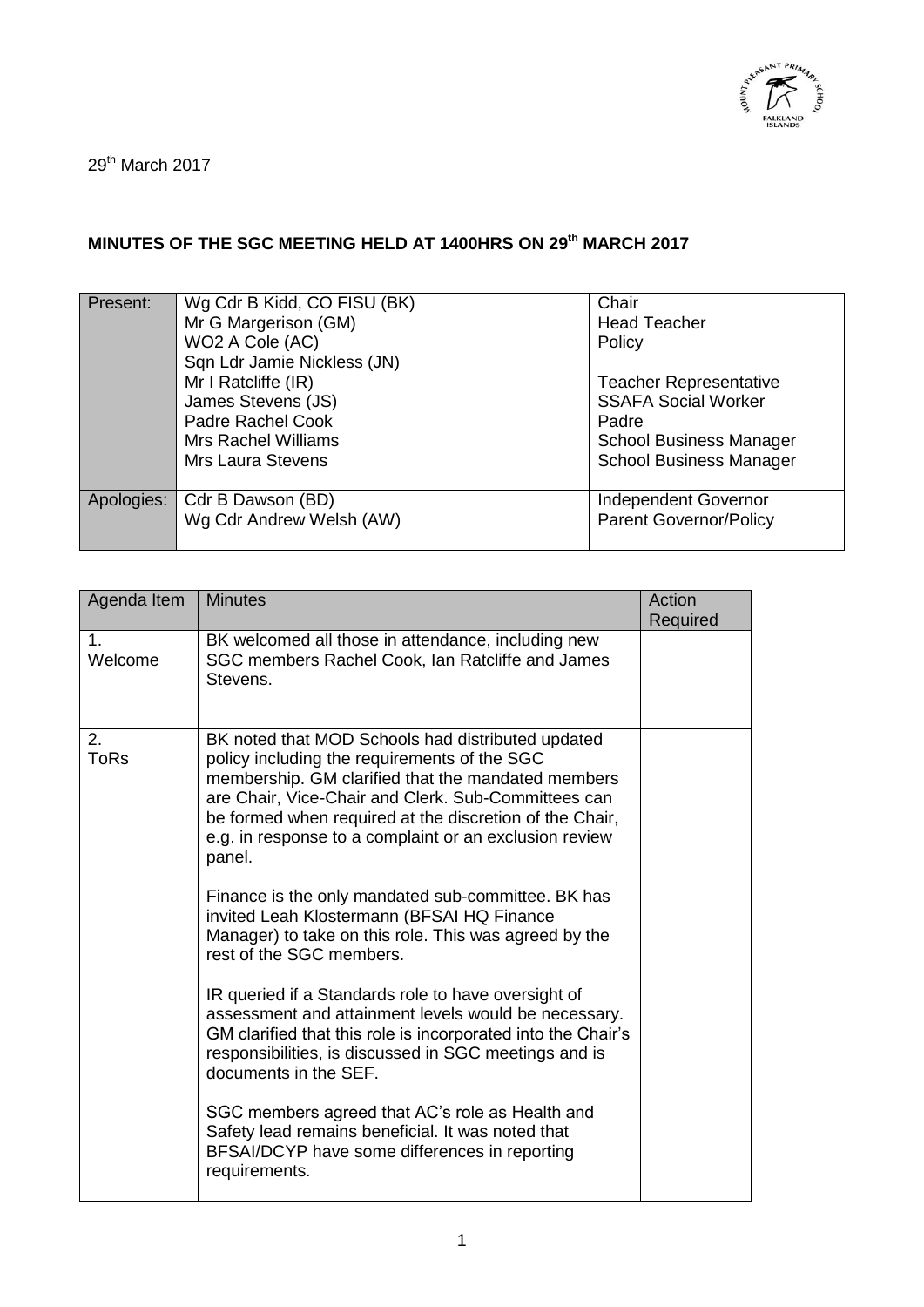

|                              | BK proposed that a Parent Governor remains necessary<br>and requested that JN be this representative. This was                                                                                                                                                                                                                                                                                                                                                                                                                                                                                                                                                                                                                                                                                                                                                                                                                                                                                                                                                                                                                                                                                                                                                                                                                                                                                                                                                                                                                                                                                                                                                             |           |
|------------------------------|----------------------------------------------------------------------------------------------------------------------------------------------------------------------------------------------------------------------------------------------------------------------------------------------------------------------------------------------------------------------------------------------------------------------------------------------------------------------------------------------------------------------------------------------------------------------------------------------------------------------------------------------------------------------------------------------------------------------------------------------------------------------------------------------------------------------------------------------------------------------------------------------------------------------------------------------------------------------------------------------------------------------------------------------------------------------------------------------------------------------------------------------------------------------------------------------------------------------------------------------------------------------------------------------------------------------------------------------------------------------------------------------------------------------------------------------------------------------------------------------------------------------------------------------------------------------------------------------------------------------------------------------------------------------------|-----------|
|                              | seconded by the majority.<br>BK proposed that JS be co-opted as the Safeguarding                                                                                                                                                                                                                                                                                                                                                                                                                                                                                                                                                                                                                                                                                                                                                                                                                                                                                                                                                                                                                                                                                                                                                                                                                                                                                                                                                                                                                                                                                                                                                                                           |           |
|                              | Lead and as part of standing item 4. This was agreed by<br>the other members.                                                                                                                                                                                                                                                                                                                                                                                                                                                                                                                                                                                                                                                                                                                                                                                                                                                                                                                                                                                                                                                                                                                                                                                                                                                                                                                                                                                                                                                                                                                                                                                              |           |
|                              | GM noted that a Vice-Chair is required. BK proposed<br>that BD take on this role which was agreed by the other<br>members.                                                                                                                                                                                                                                                                                                                                                                                                                                                                                                                                                                                                                                                                                                                                                                                                                                                                                                                                                                                                                                                                                                                                                                                                                                                                                                                                                                                                                                                                                                                                                 |           |
|                              | BK invited the SGC members to draft their own ToRs, in<br>terms of effect not tasks.                                                                                                                                                                                                                                                                                                                                                                                                                                                                                                                                                                                                                                                                                                                                                                                                                                                                                                                                                                                                                                                                                                                                                                                                                                                                                                                                                                                                                                                                                                                                                                                       |           |
| 3. Head<br>Teacher<br>Report | GM distributed the Head Teacher's Report and<br>summarised the following key points:<br>Attendance: the lowest attendance for any one<br>pupil is 88%. Overall school attendance is<br>96.13%. DFE does not specify an attendance<br>target, only that attendance should be 'good'<br>which was previously described as 95%. GM<br>has, this week, contacted all parents of children<br>with attendance below 95%. GM noted that<br>almost exclusively, absence from school is for<br>medical appointments some of which have been<br>elective and could perhaps therefore have been<br>timed to coincide with school holidays. BK and<br>GM to meet with the SMO and raise the issue of<br>trying to arrange appointments in the UK during<br>school holidays.<br>Standards and Assessment: this is continually<br>$\bullet$<br>evaluated. Tom Hill (Director of Education, FIG)<br>attended MP School as an external observer<br>and provided very positive feedback, including<br>that standards of teaching were good or better,<br>progress in books is superb and marking<br>excellent. GM noted that there is currently no<br>one available within HQ MOD Schools to<br>observe standards or attainment and so he has<br>feedback Tom Hill's observations to HQ. It is<br>unlikely that anyone will conduct an external<br>standards and attainment audit this year.<br>Alan Baines (Independent SEN Reviewer for<br>$\bullet$<br>MOD Schools) may visit on 27 <sup>th</sup> May 2017 and<br>may wish to speak with SGC members as part of<br>his review.<br>Pupil Mobility – GM noted that MP School has<br>the highest mobility across all of the MOD<br>Schools. | BK and GM |
| 4.                           | JS has completed Level 1 and Level 2 training, for                                                                                                                                                                                                                                                                                                                                                                                                                                                                                                                                                                                                                                                                                                                                                                                                                                                                                                                                                                                                                                                                                                                                                                                                                                                                                                                                                                                                                                                                                                                                                                                                                         |           |
| Safeguarding                 | BFSAI personnel including LSAs. JS has been liaising<br>with Hazel Russell (Safeguarding Lead, MOD Schools)                                                                                                                                                                                                                                                                                                                                                                                                                                                                                                                                                                                                                                                                                                                                                                                                                                                                                                                                                                                                                                                                                                                                                                                                                                                                                                                                                                                                                                                                                                                                                                |           |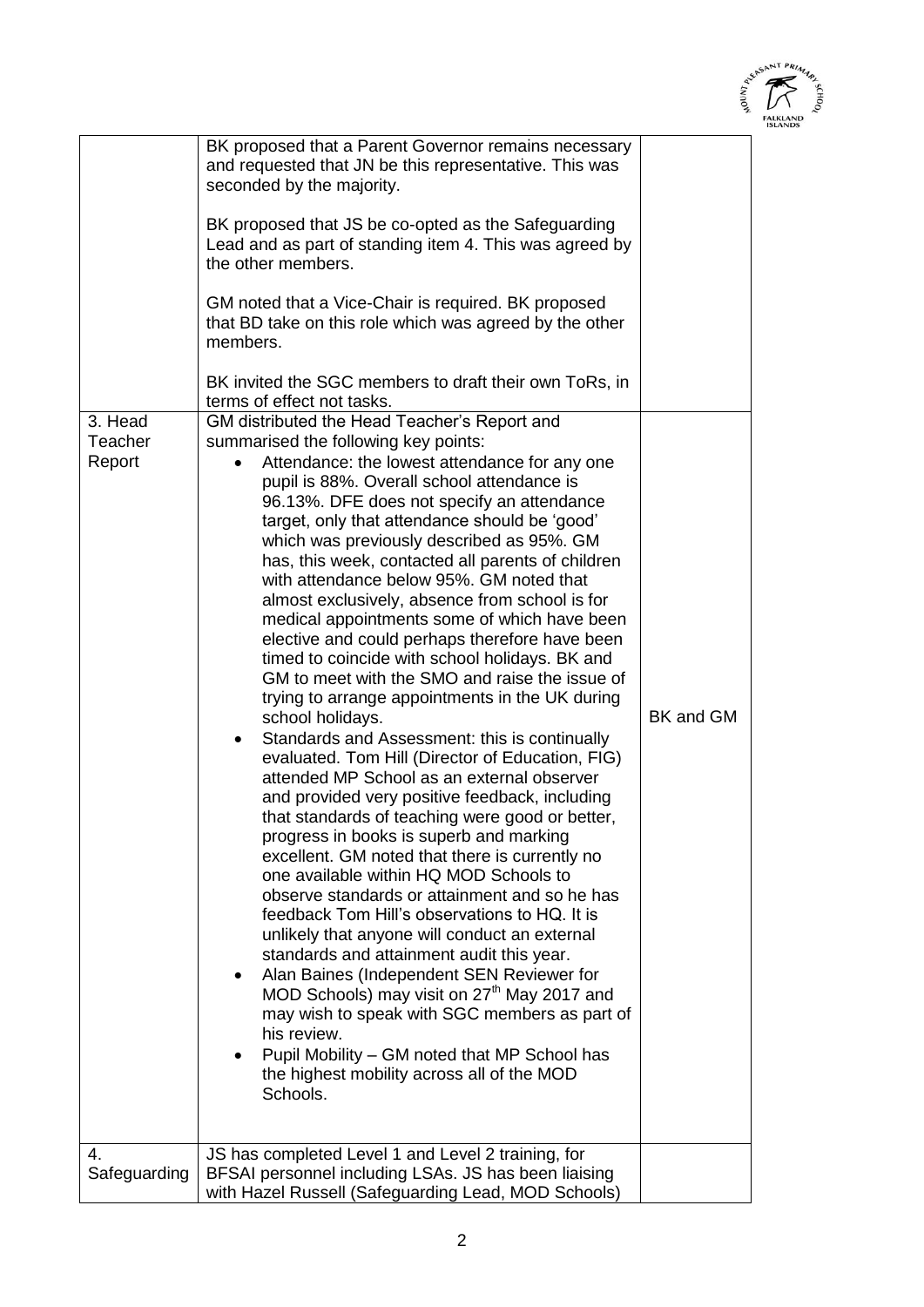|                                                                                                                                                                             | <b>INNONY</b> | altASANT<br>$A$ schoo |
|-----------------------------------------------------------------------------------------------------------------------------------------------------------------------------|---------------|-----------------------|
| about amending the MOD Schools Level 1 pack to<br>make it BFSAI-centric.                                                                                                    |               |                       |
| JS is currently developing a Level 3 training package for<br>BFSAI.                                                                                                         |               |                       |
| JS queried if the MP School Child Protection Policy is<br>up to date as the one displayed in school is 2016. GM<br>believes there is a 2017 update available but will check |               |                       |
| and report back to JS.                                                                                                                                                      | GМ            |                       |
| <u>IS queried what procedure is in place for employing</u>                                                                                                                  |               |                       |

|                            | JS queried if the MP School Child Protection Policy is<br>up to date as the one displayed in school is 2016. GM<br>believes there is a 2017 update available but will check<br>and report back to JS.<br>JS queried what procedure is in place for employing<br>people 'at risk'. GM noted that there are a number of<br>mitigating factors, including that those without DBS<br>checks will not be working alone with children. | <b>GM</b> |
|----------------------------|----------------------------------------------------------------------------------------------------------------------------------------------------------------------------------------------------------------------------------------------------------------------------------------------------------------------------------------------------------------------------------------------------------------------------------|-----------|
| 5.<br>Health and<br>Safety | AC completed a health check audit of school recently<br>and provided advice on streamlining of policies and risk<br>assessments.                                                                                                                                                                                                                                                                                                 |           |
|                            | Mike Torr has recommended that AC offer support<br>where he can and AC offered to attend the school at<br>any time in response to any H&S queries.                                                                                                                                                                                                                                                                               |           |
|                            | GM stated that there is no requirement for office staff to<br>complete H&S training.                                                                                                                                                                                                                                                                                                                                             | <b>GM</b> |
|                            | After today's walk around by SGC members, AC noted<br>some H&S issues, including paper hanging over electric<br>heaters which he requested teachers be made aware<br>of. AC offered to conduct a visit in 2 weeks to look at<br>this in more detail.                                                                                                                                                                             |           |
|                            | Discussions were held regarding the DSE requirements.<br>AC and GM to discuss DSE for teachers' working areas<br>and smartboard computers.                                                                                                                                                                                                                                                                                       | GM and AC |
|                            | AC recommended that a fire drill be held without prior<br>notice to teachers.                                                                                                                                                                                                                                                                                                                                                    |           |
|                            | RC queried what the fire procedures are for the school.<br>GM explained that the fire system between buildings is<br>not linked however the main building is now linked to<br>the Fire Station again. In the event of fire, whistles are<br>stationed at exits from all buildings. Fire Drill was last<br>held in November 2016.                                                                                                 |           |
| 6.<br>Staffing             | Louise Deane has been recruited as the new EYU<br>Manager and, pending clearances will commence in<br>post in September 2017 on a 24 month contract.<br>Penny Eaton-Bell returns for September 2017 term.                                                                                                                                                                                                                        |           |
|                            |                                                                                                                                                                                                                                                                                                                                                                                                                                  |           |

 $\overline{a}$